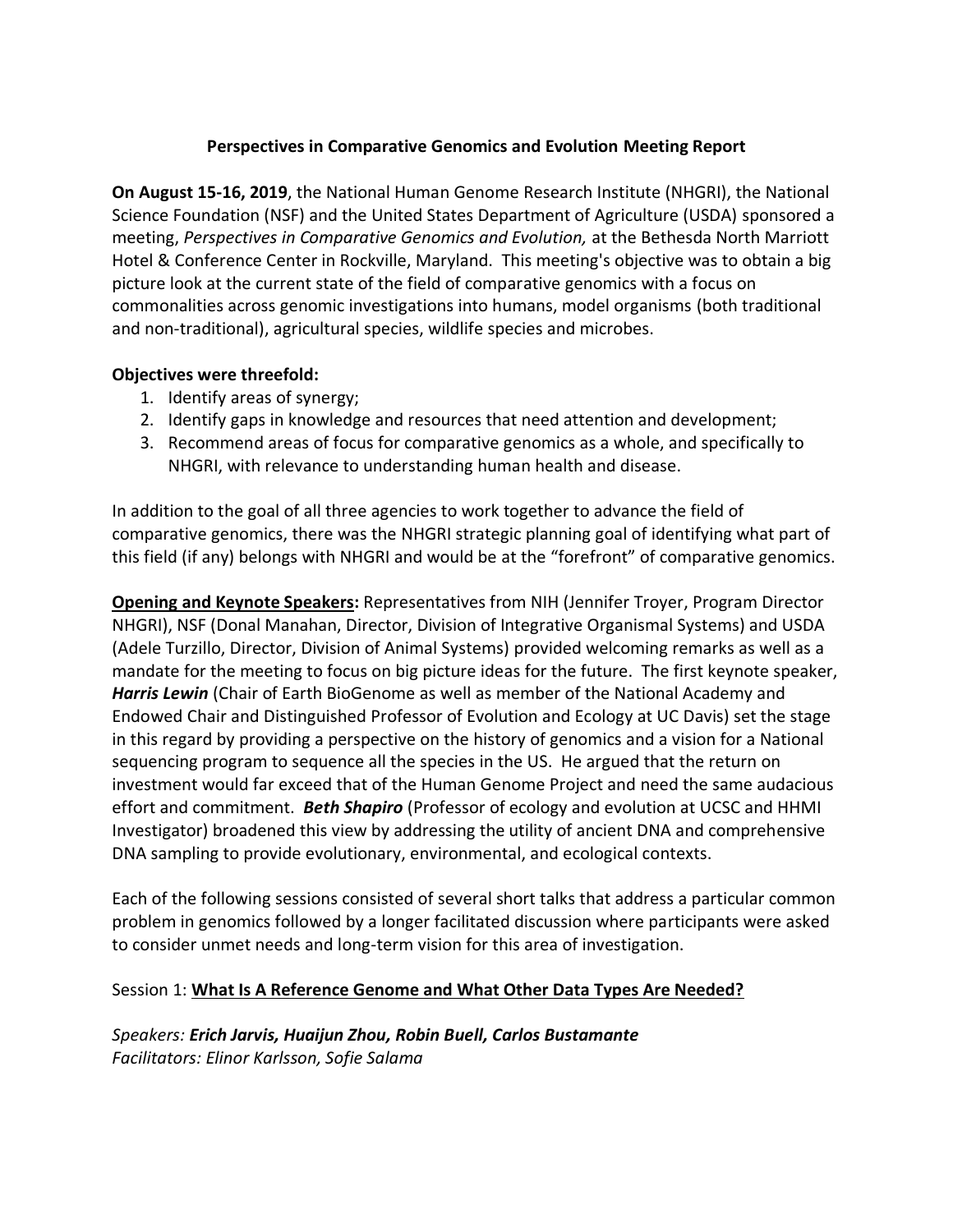This session addressed the current state-of-art in reference genomes and the balance between what is ideal and what is "good enough". The reality is that circumstances will be different depending on the organism because of availability of samples, funding, the research community, and the complexity of the genome. Speakers emphasized the scientific value of a high-quality reference genome and the costly mistakes imposed by inadequate references; the increased capacity for including genome annotation and regulatory information; the utility of adopting universal standards alongside the need to avoid a "one-size fits all approach" given the variability of genomes and the research communities who rely on them; and the vast potential for comparative genomics to inform biology and biomedical research.

#### *Unmet needs:*

- High quality reference genomes across the tree of life
- Significant investment in infrastructure and resources, including appropriate review mechanisms
- Adoption of standards, especially for functional annotation and representation of alternative structures; confidence measures for annotation (gene models for example)
- High quality samples with HMW DNA, preferably with associated phenotypic data
- Reliable and affordable methods for chromosome level telomere to telomere assemblies
- Timely, accurate data released with appropriate data structures and associated metadata

## *Long-term vision:*

- A national sequencing program
- High quality reference genomes with common protocols, QC, and data structures for many (or all) species with:
	- $\circ$  Representation of population sequence and structural variation
	- o Associated phenotypic data from sequenced individuals
	- o RNAseq data, epigenomic marks for common tissues, life stages, etc. Coordinated data across species and ways to perform cross-species analyses

## Session 2: **Integration and Usability of Comparative Genomics Data**

## *Speakers: Bonnie Hurwitz , Melissa Haendel, Beth Dumont*

*Facilitators: Lucia Carbone, Adam Arkin*

This session explored the multiple genomic data types, how to increase the interoperability of data across species as well as new tools and resources needed to facilitate data use. Speakers emphasized the needs for data to be FAIR and how to accomplish that with frictionless data packages, standardized ontologies, appropriate associated metadata, and dockerized containers; the need to integrate phenotypic data so that we can relate form, function, and dysfunction in order to interpret the genome; and a caution that genomes are dynamic and that individual and population level variation can impact many traits and phenotypes that we might think of as fixed, including mutation rate, in ways that we do not yet understand.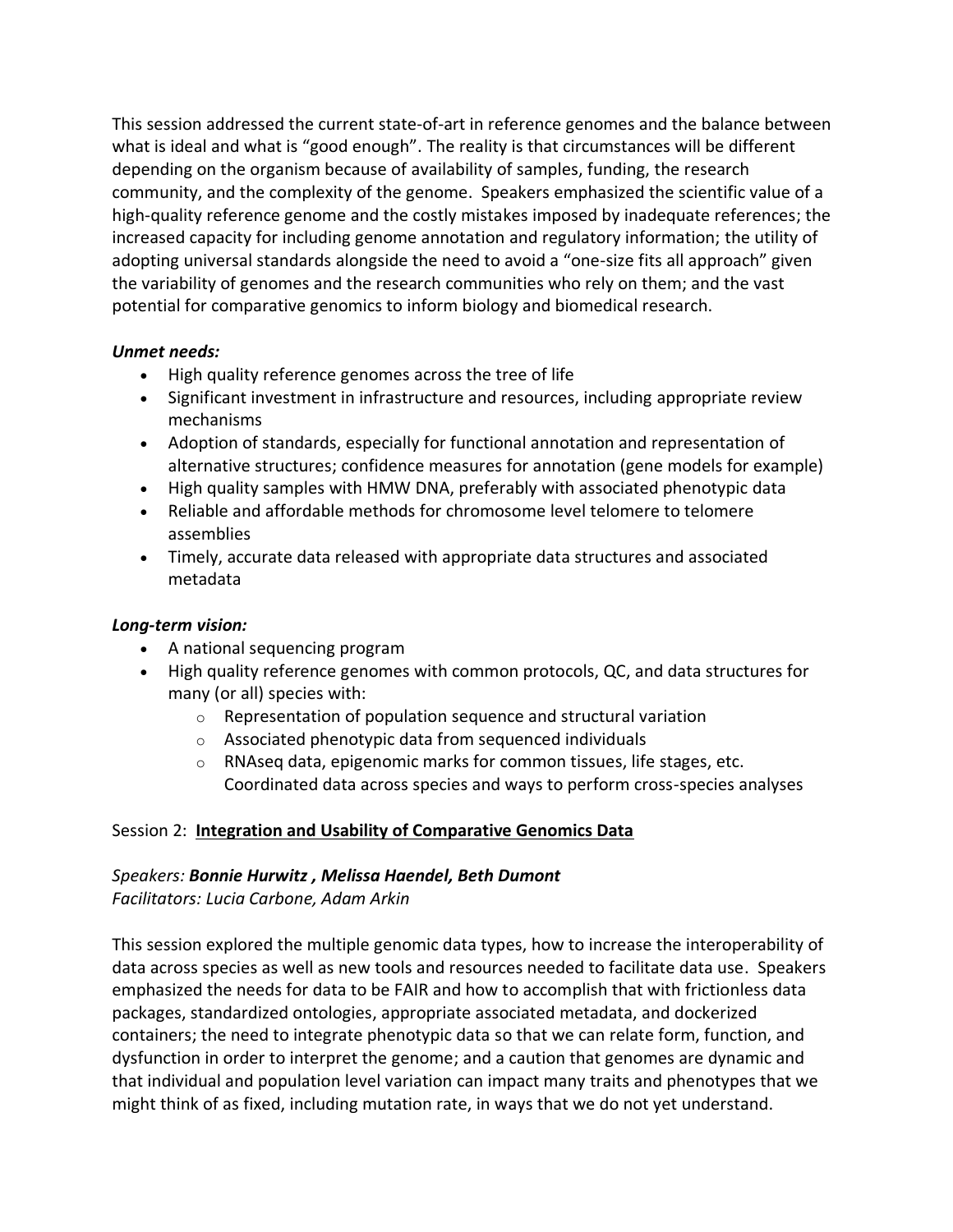#### *Unmet needs:*

- Interoperability of data
	- o Metadata curation
	- o Standards
	- o Vocabulary/ontologies with translation
	- o Quality scores
- Better ways to characterize and harmonize phenotypic data, especially for conditional phenotypes
- Appropriate repositories for multiple data layers
- Universal use of dockerized code and pipelines, protocols.io, digital object identifiers (DOI), etc.
- Cultural incentives for data (and tool) curation and sharing
	- o Career advancing recognition for providing useful data
	- $\circ$  Common expectations from journals, funders, and reviewers
	- $\circ$  Meaningful, reviewed, data management plans with certified data repositories

## *Long-term vision:*

- "Trait database" for all species
- Federated methods to combine data and find "touchpoints" for deep phenotypic homology across species

## Session 3: **Mechanistic Function, Variation and Phenotype**

## *Speakers: Emma Farley, Yoav Gilad, Tom Spencer, Joanna Kelley Facilitators: Claudio Mello / Charles Danko*

This session discussed ways to untangle genomic function, inform our understanding of biological mechanisms, and connect genomic variation to phenotypes. Speakers described methods to determine universal regulatory grammar, the utility of comparative iPSC lines to understand developmental pathways, the use of natural systems and the utility of comparing natural systems and model organisms in order to disentangle complex phenotypes.

## *Unmet needs:*

- Untapped resource of companion and zoo animals
- Standard quantitative environmental measures
- General-use genome manipulation tools
- High throughput phenotyping
- More studies that leverage both natural and manipulated systems

## *Long-term vision:*

- Trans-agency funding of "One Health" research
- Connected ecosystem that allows flexibility in models to address specific biological questions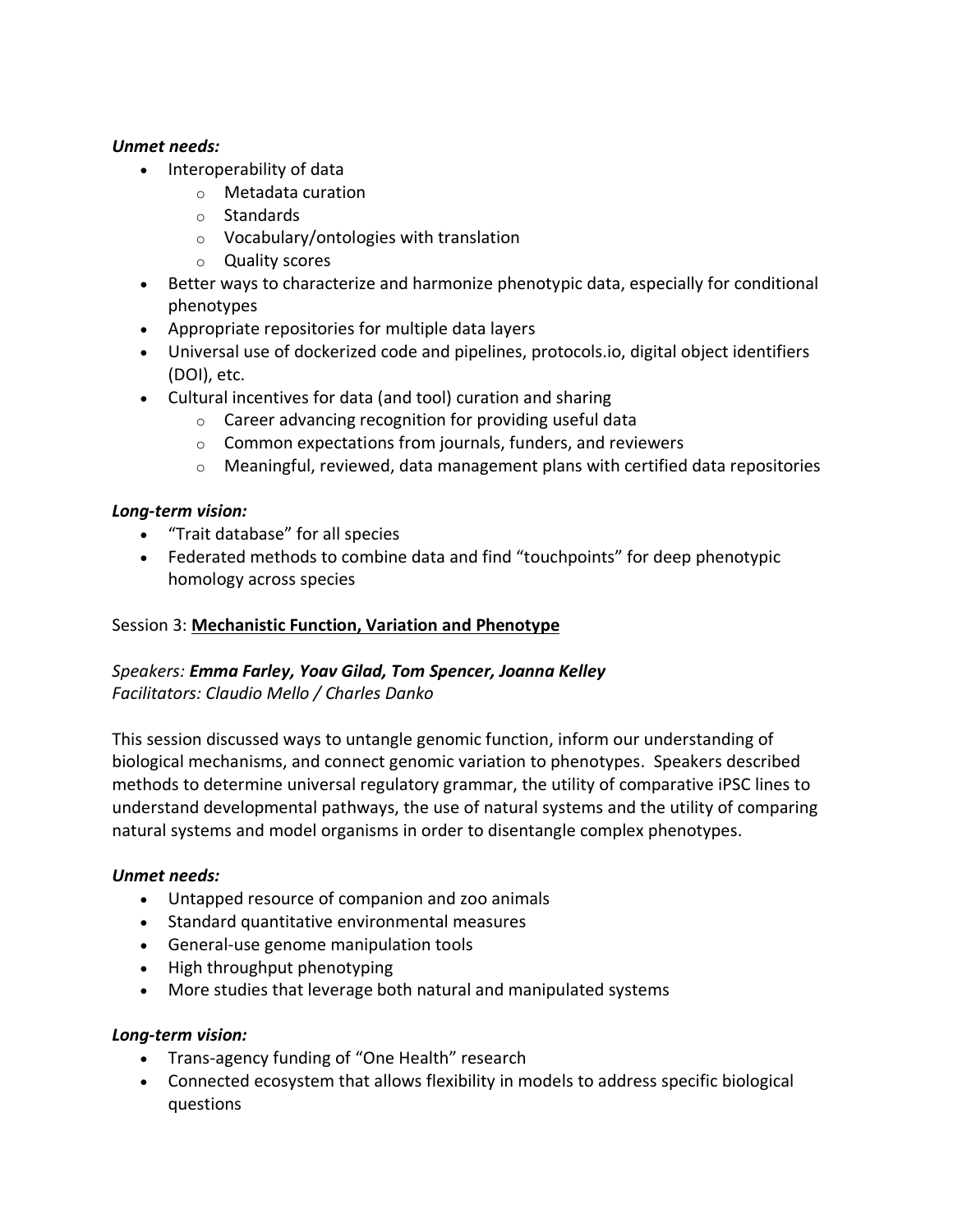• Moon Shot: One system with a concerted trans-agency effort to have ALL the data and understand everything

*Breakout sessions*: The breakout sessions were designed to be an opportunity to discuss areas of overlap in our different communities (medical, agricultural, and wildlife) and think about ways that these communities might increase interactions and synergies to advance this area of science.

• Breakout Session 1: **Population Genomics** *Facilitators: María Ávila-Arcos, Clare Gill, Elaine Ostrander, Pam Soltis* 

## *Recommendations for Areas of Synergy:*

- Uniform methods for sample collection, sample archiving, and standards
- The extended specimen the importance of collecting the phenotypic and ecological information on the samples that are used
- Leveraging data science to connect what we want to do with the data everything needs an identifier to connect things
- One is not enough high coverage vs. low coverage and careful sampling strategies
- Putting things in an ethical international context: sampling, funding, training, and work with/return to local populations

## Breakout Session 2: **Developmental and Reproduction Genomics**

*Facilitators: John Liu, Nipam Patel, Ollie Ryder, Tom Spencer*

## *Recommendations for Areas of Synergy:*

- Methods to go beyond genomes and comparative genomics to comparative phenomics and transcriptomics
- AI for understanding enhancer function and timing to move towards predictive understanding of the relationship between genome sequence and body form and function
- Distributed data repositories at multiple scales

# Breakout Session 3: **Host/Microbial/Vector Evolution and Interaction**

*Facilitators: Hans Cheng, Elinor Karlsson, Lynn Schriml, Sue VandeWoude*

# *Recommendations for Areas of Synergy:*

- Fostering interdisciplinary interaction & data sharing, with training for (creative) data scientists
- Focus on intersecting/connecting research projects currently focused on different scales (host to pathogen to microbiome to environment)
- Added value opportunities and projects that support the higher risk, cross disciplinary projects and can be done at minimal additional cost in conjunction with existing funded project (ex: cross-disciplinary postdoctoral opportunities)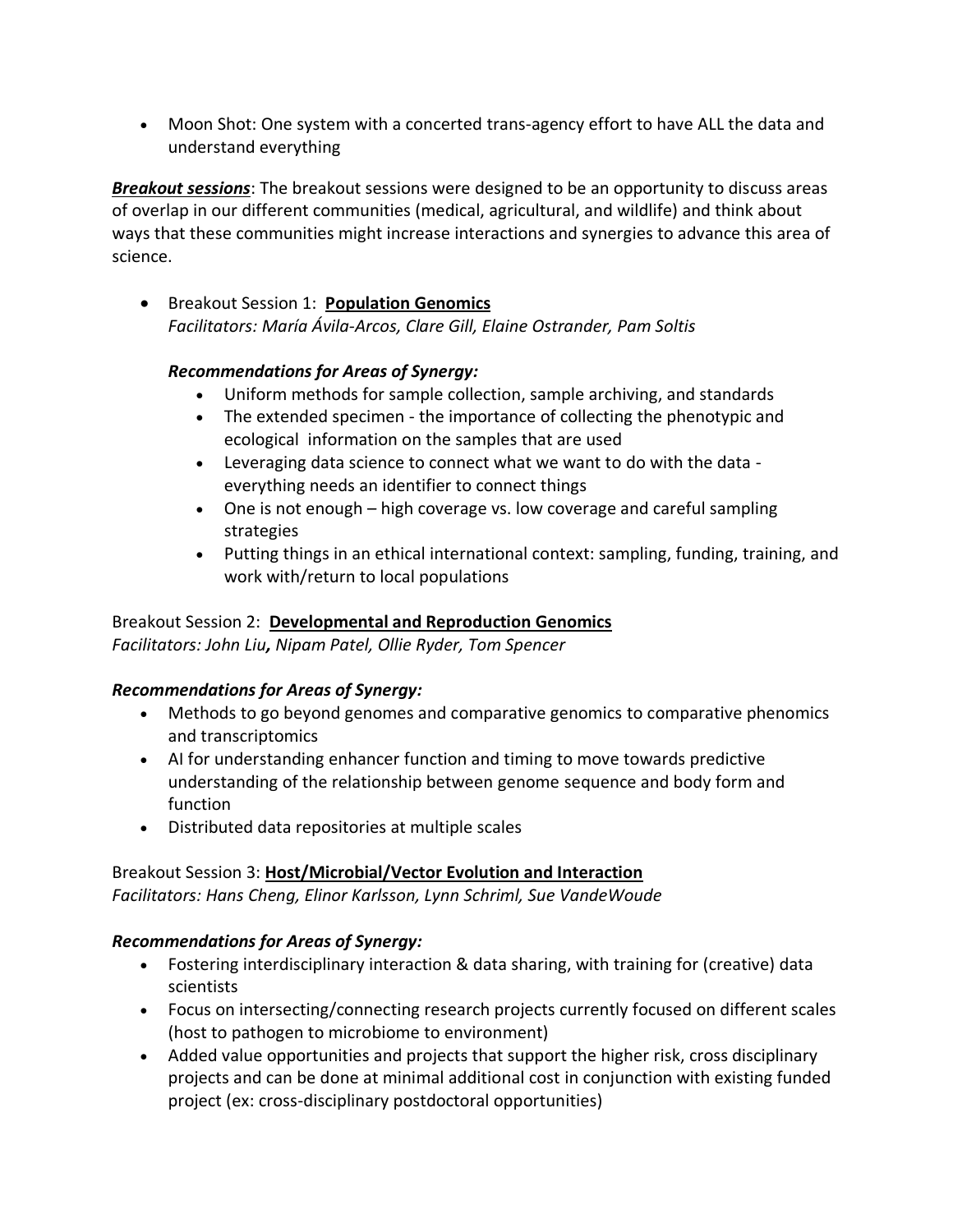• Capture all the information - so that we can capture change over time; response to new pathogens; capture the background state as well as when something exciting happens

#### Breakout Session 4: **Systems Biology**

*Facilitators: Charles Danko, Erich Jarvis, Peter Johnson, James Koltes*

#### *Recommendations for Areas of Synergy:*

- Concerted effort to identify broadly conserved networks across domains of life
- Programs to foster interdisciplinary relationships and/or training
- Linked trait-genome database
- Programs linking systems biology to synthetic biology

#### **Big Ideas, NHGRI Strategic Planning, and Closing Discussion**

The meeting ended with several discussions directed towards the future of the field. Participants voted on priorities, provided ideas, and advised NHGRI on community needs for better telomere to telomere sequencing and analysis methods; higher quality reference genomes for more species across the tree of life; methods for cross-species comparison of genomes, epigenomes, transcriptomes, and traits; better genomic visualization methods; technology development support for synthetic genomics; and NHGRI leadership in trans-NIH support for non-traditional models of health and disease.

Post-meeting, participants were asked to rank the collated big ideas that came out of the discussions. Highest priority recommendations were:

- 1. Provide trans-agency funding opportunities that encourage interdisciplinary, synergistic research that will take advantage of multiple systems, which might normally be supported by different agencies, to bring new understanding to functional genomics
- 2. Support new computational methods that leverage comparative genomic information across a diversity of species to relate form, function, and dysfunction in order to interpret the genome (for diagnostics or otherwise)
- 3. Support a concerted effort to generate comprehensive genomic resources and annotation (genomes, transcriptomes, metabolomes, proteomes, ATAC-Seq, methylomes, in multiple tissues) in a targeted smaller sampling of species across the tree of life.
- 4. Support a browser (or browser-deployable method packages) to display systematic collections of omic datasets together with computational methods to analyze them across multiple species including:
	- a. better, more tractable methods for aligning divergent genomes and visualizing the comparisons